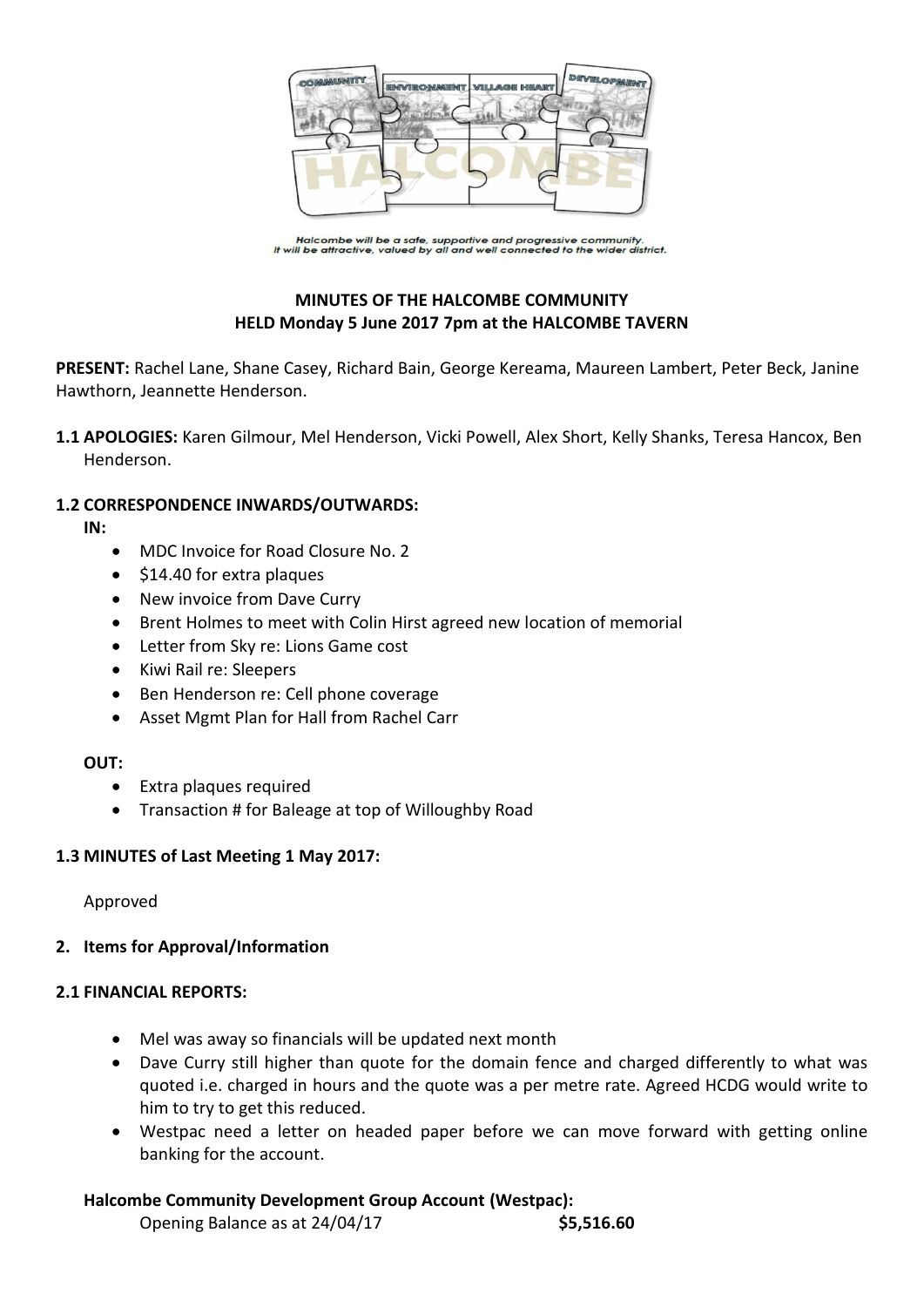| Deposits $=$                                                                       |             |
|------------------------------------------------------------------------------------|-------------|
| $Expenses =$                                                                       |             |
| Closing Balance as at 24/04/17                                                     | \$5,516.60  |
| Hall/Sports Ground Account (ANZ)<br>Opening Balance as at 11/04/17<br>Deposits $=$ | \$12,634.33 |
| <b>Expenses =</b>                                                                  |             |
| Closing Balance as at 11/04/2017                                                   | \$12,634.33 |

### **COUNCIL REPORT:**

- $\bullet$  MDC strong 1<sup>st</sup> quarter re Building consents
- Mangaweka Bridge 3 options being considered
- 1<sup>st</sup> Water Survey underway
- Rural Fire will transfer from MDC to Emergency Services from 1<sup>st</sup> July
- Rates will be announced on  $22<sup>nd</sup>$  June
- Community Awards closing date 30 June for any nominees.

### **3. Other Business**



#### **3.1 Community**

# **Calendar for 2017:**

- Mid Year Get Together 8<sup>th</sup> July
- Event sign closest to Stanway Road is being fixed.
- Halcombe Herald to be sent out in Jne
- Mid-Year Get Together a work in progress
- 9<sup>th</sup> July Stanway Mid-winter lunch.

| <b>Action Summary</b>                                             | Person responsible     | <b>Minutes date</b> |
|-------------------------------------------------------------------|------------------------|---------------------|
| <b>COMMUNITY</b>                                                  |                        |                     |
| Halcombe community Civil Defence strategy: still progressing      | Sue                    | Feb 2014            |
| <b>Soldier History: WWII</b>                                      | Richard + Jeannette    | May 2014            |
| Picture from Vicki: We need to decide where to put this.          | Mel / All              | <b>July 2014</b>    |
| <b>Community Calendar:</b> Dates need to be loaded into it $+$ it | All to feed-in dates + | Aug 2014            |
| published on the website.                                         | Rachel to load         |                     |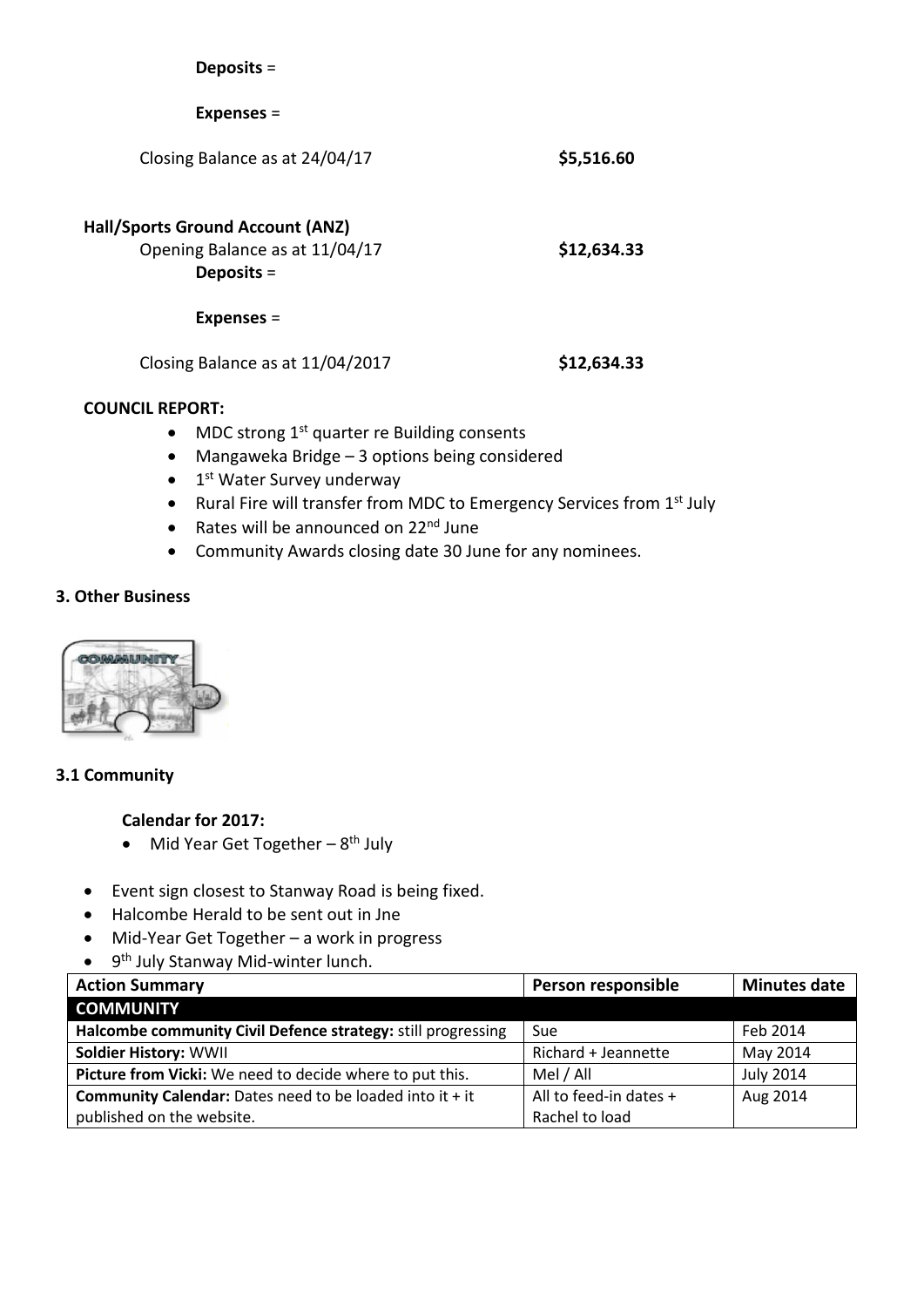

### **3.2 Environment**

### **Walkway**

- Working bee was a very successful day. We still need to ready-crete 2 or 3 more posts. Rachel to get ready-crete to Richard.
- Carl Johnson thinks we could put another 1500 plants along the walkway.
- Planting Working Bee Saturday 24<sup>th</sup> June 2017. 9am until 3pm with BBQ

| <b>Action Summary</b>                                        | Person responsible | <b>Minutes date</b> |
|--------------------------------------------------------------|--------------------|---------------------|
| <b>ENVIRONMENT</b>                                           |                    |                     |
| Thank you, plaque, Rachel to organise a plaque for RAL to go | Rachel             | Sept 2014           |
| on their "sponsorship wall". - Needs to be put up            |                    |                     |
| Balance of the Health & Safety equipment to be purchased     | Rachel             | June 2016           |
| Domain fence to be done                                      | Local contractor   | Feb 2017            |



## **3.3 Village Heart**

- Railway gate has been donated. There may be the option to have a second gate. Do we want this? We could swap the Levin st. gate?
- Railways sleeper theme has been adopted at the cemetery.
- A sign for the cemetery has been made to match the village walkway sign. HCDG seek approval for this sign rather than the customary "corporate" Blue sign?

## **Hall and Sports ground**

- Mel, Richard, Rachel & Jeannette will be key holders
- Hall contact will be Mel's cell phone number
- MDC please change contact details on their website

| <b>Action Summary</b>                                      | Person responsible        | <b>Minutes date</b> |
|------------------------------------------------------------|---------------------------|---------------------|
| <b>VILLAGE HEART</b>                                       |                           |                     |
| Signage for Toilets: Jeff to put this up.                  | Jeff Lane                 | Mar 2014            |
| <b>HALL/SPORTS GROUND</b>                                  |                           |                     |
| Policy for accessing Hall/Sports Ground funds: Application | Rachel                    | Feb 2016            |
| form to be completed.                                      |                           |                     |
| Carpet for supper room area: Quote required for this.      | Mel                       | <b>July 2014</b>    |
| New Vinyl for Toilets: Quote required                      | Mel                       | Aug 2014            |
| Hall furniture: Replace with lighter tables and chairs     | Mel/Karen/Rachel/Jeanette | Aug 2014            |
| Hall curtain: Needs to be repaired                         | Rachel / Mel              | Dec 2016            |
| Playground water pooling: Richard to look at it.           | <b>Richard Bain</b>       | <b>April 2015</b>   |
| Loading ramp to be built                                   | Working bee               | Dec 2015            |